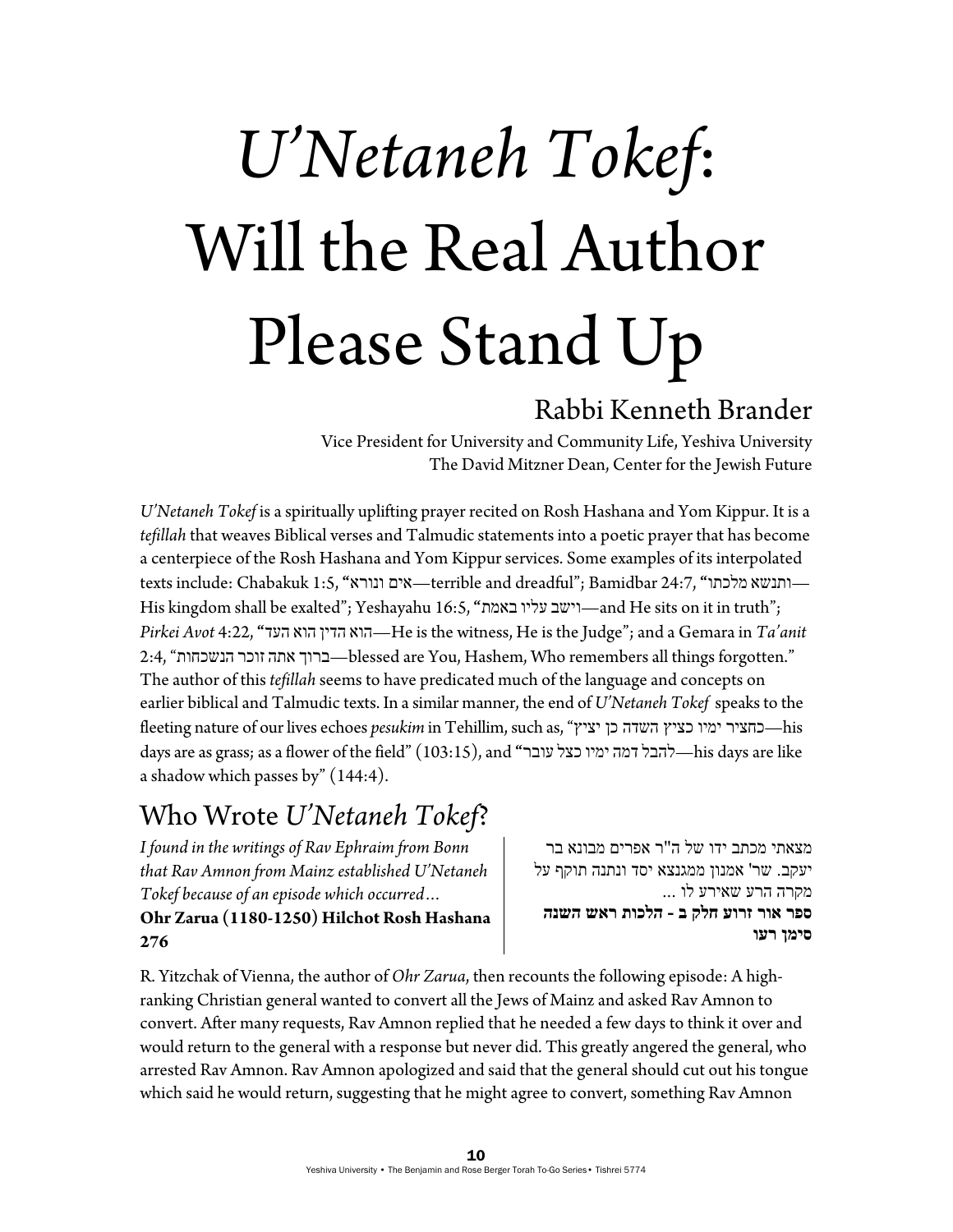never intended to do. The general responded that he would not cut out Rav Amnon's tongue but rather, he would punish each of Rav Amnon's limbs that did not obey the order to appear before the general. The general cut off Rav Amnon's legs and other extremities. The story continues that Rav Amnon returned home dismembered and asked to be carried to the synagogue on Rosh Hashana where he recited *U'Netaneh Tokef* and died at the conclusion of the prayer. The *Ohr Zarua* then tells us how *U'Netaneh Tokef* became part of our machzor:

*Three days after [R. Amnon's] passing, he appeared in a dream to R. Kalonymous son of R. Meshulam … and taught him the prayer of U'Netaneh Tokef and directed him to send it to the entire Diaspora.* 

 $\overline{a}$ 

ביום השלישי לטהרתו נראה במראות הלילה לרבנא קלונימוס בן רבנא משולם... ולימד לו את הפיוט ההוא ונתנה תוקף קדושת היום ויצו עליו לשלוח אותו בכל התפוצות הגולה.

This story is found in many machzorim, written next to *U'Netaneh Tokef*. It is highly unusual for a *piyut* or *tefillah* to be accompanied by an explanation of how it was conceived. Furthermore, it is not simply a modern phenomenon to have the story included in the machzor. An Oxford manuscript from 1205 has the story accompanying the *tefillah*.

To appreciate the significance of this story, a better understanding of its characters is needed:

- 1. The Kalonymus Family: In a responsum dealing with issues of paying taxes to the local government, the *Ohr Zarua*, Vol. III, *Baba Kammah* no. 560, identifies Rabbi Kalonymus, the person to whom Rav Amnon appeared in a dream, as the uncle of R. Simcha of Speyer (12<sup>th</sup> century–13<sup>th</sup> century). R. Simcha was the *Ohr Zarua's* teacher. The Kalonymus family was an aristocratic family who played an integral leadership role with the German Jewish communities from the  $9<sup>th</sup>$  to the  $13<sup>th</sup>$  century, specifically the Rhineland communities. Their leadership was valiantly displayed during the First and Second Crusades. They were not just leaders of the community but also well-known composers of prayers.
- 2. Rav Ephraim of Bonn (b. 1132) was a liturgical poet and commentator, a Talmudic scholar who served as *av beit din* (head of the Jewish court) and a teacher in Mainz and Speyer. He lived in Bonn in 1197, and only left the city three days before the Jews were massacred. Furthermore, Rav Ephraim of Bonn is known specifically for two things: the sharing of the story of Rav Amnon of Mainz and the recitation of *U'Netaneh Tokef;* and for his extensive knowledge of the prayers of Rabbi Eleazar HaKalir and, according to some, of Kalir's rebbe, Rabbi Yannai.

To summarize: R. Yitzchak of Vienna, the *Ohr Zarua*, who lived approximately 100 years after Rav Amnon of Mainz*,* tells the story of Rav Amnon in the name of Rav Ephraim of Bonn, an expert in the prayers of Kalir and Yannai*.* R. Yitzchak of Vienna has a direct connection through his teacher to the Kalonymus family who were reported to have received the prayer *U'Netaneh Tokef* in a dream from Rav Amnon of Mainz. This historical information will lead to the creation of a beautiful tapestry of understanding of *U'Netaneh Tokef*. 1

<sup>1</sup> *The Encyclopedia Judaica* provides further information on these personalities. See "Kalonymous," 11:747-748 and "Ephraim ben Jacob of Bonn," 6:460.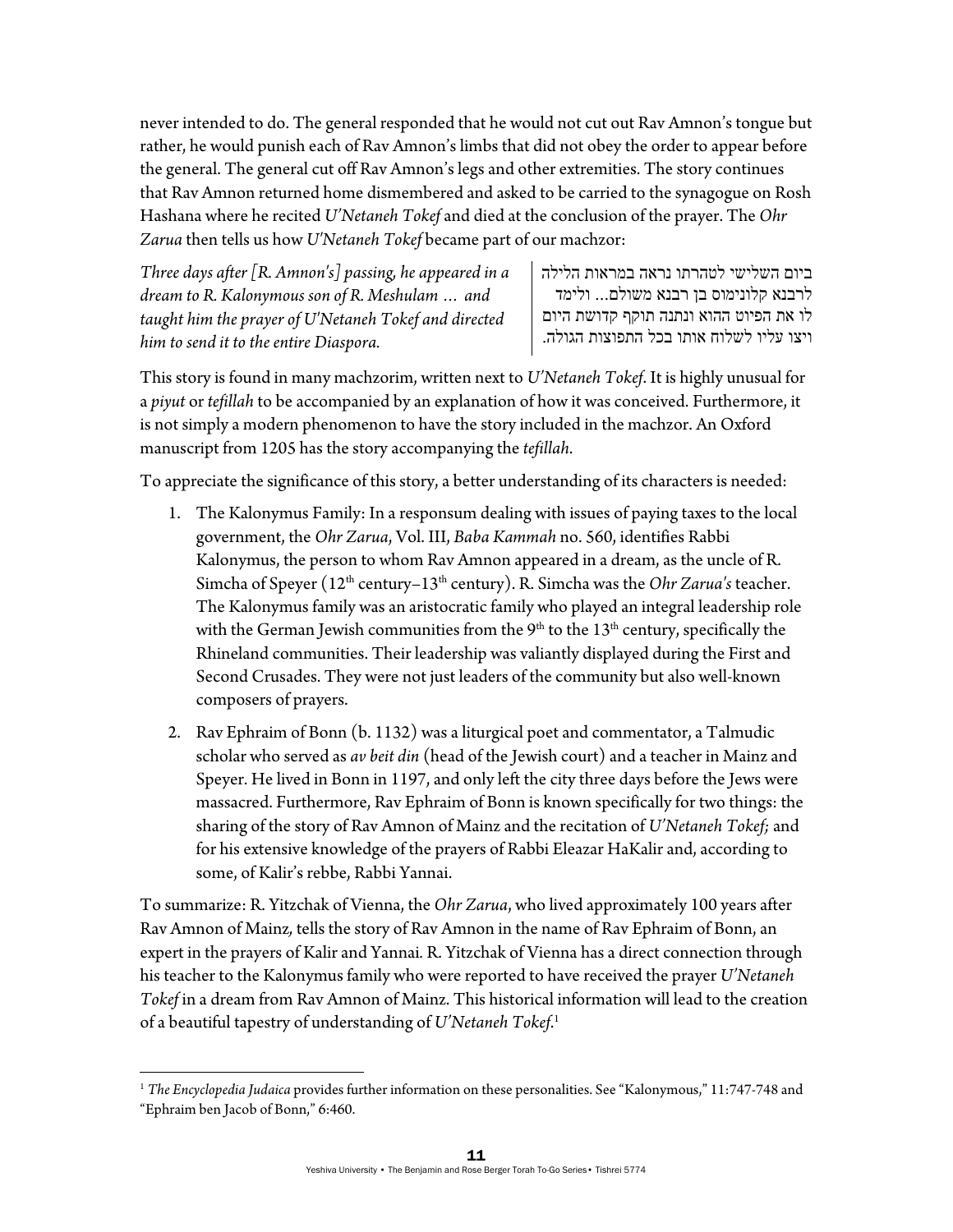# Is *U'Netaneh Tokef* Consistent with Talmudic Sources?

The major refrain of *U'Netaneh Tokef* is "**הגזירה רוע את מעבירין וצדקה ותפילה ותשובה** repentance, prayer and charity help diminish the evil decree." This statement seems to be based on a statement found in the Gemara:

*R. Yitzchak said: There are four things a person can do to destroy an evil decree: charity, prayer, changing one's name, and changing one's actions.* **Rosh Hashana 16b** 

ואמר רבי יצחק: ארבעה דברים מקרעין גזר דינו של אדם, אלו הן: צדקה, צעקה, שינוי השם, ושינוי מעשה**. מסכת ראש השנה דף טז:** 

Rabbi Shmuel Eidels (1555–1631), the Maharsha (ad loc.), asks why the author of *U'Netaneh Tokef* did not quote the Gemara fully, failing to include *shinui ha'shem,* change of name, in his list of actions necessary to diminish the evil decree. R. Eidels then suggests two answers:

Changing one's name has nothing to do with repentance from sin; rather, it is a means of changing one's *mazal*. R. Eidels cites the change in name of our patriarch and matriarch from Avram and Sarai to Avraham and Sarah. Their name change was not due to their sins but for a change in *mazal* to help them have a child. For this reason, it is not included in the *U'Netaneh Tokef* prayer. Rav Amnon of Mainz only used the actions listed in the Talmud that relate to repentance.

A second reason is that Rav Amnon of Mainz knew that when a person goes through the *teshuva* process on Rosh Hashana and Yom Kippur, his/her identity changes as a result. The change of identity is in fact a form of existentially changing one's name. This seems to be the approach of Rambam to *shinui hashem*:

| Rambam Hilchot Teshuva 2:4                                        |  |
|-------------------------------------------------------------------|--|
| these deeds"; changing one's ways and improving on them           |  |
| different person and I am not the same person that performed      |  |
| caused one to sin; changing one's name, meaning that "I am a      |  |
| based on one's means; distancing oneself from the object that     |  |
| calling out to God through tears and supplication; giving charity |  |
| Part of the repentance process includes the repenter constantly   |  |

מדרכי התשובה להיות השב צועק תמיד לפני השם בבכי ובתחנונים ועושה צדקה כפי כחו ומתרחק הרבה מן הדבר שחטא בו ומשנה שמו כלומר אני אחר ואיני אותו האיש שעשה אותן המעשים ומשנה מעשיו כולן לטובה ... **רמב"ם הלכות תשובה ב:ד**

While this is not suggested by R. Eidels, another answer to the question can be found in Rosh's manuscript on the Talmudic phrase in Rosh Hashana. When the Rosh quotes this Gemara in a responsum (17:12), he presents the Gemara as saying that there are only **three** things that can diminish the evil decree. In the Rosh's manuscript of the Talmud changing one's name is mentioned as a *yesh omrim*, a supplemental opinion.

A list of only three things can also be found in the Jerusalem Talmud:

*R. Eleazar said: Three things nullify the evil decree and they are, prayer, charity and repentance and all three are derived from the same verse (Dvrei HaYamim II 7:14), "If My people upon whom My name is called, shall humble themselves and pray,"* 

אמר רבי לעזר שלשה דברים מבטלין את הגזירה קשה ואילו הן תפילה וצדקה ותשובה ושלשתן בפסוק אחד ויכנעו עמי אשר נקרא שמי עליהם ויתפללו זו תפילה ויבקשו פני זו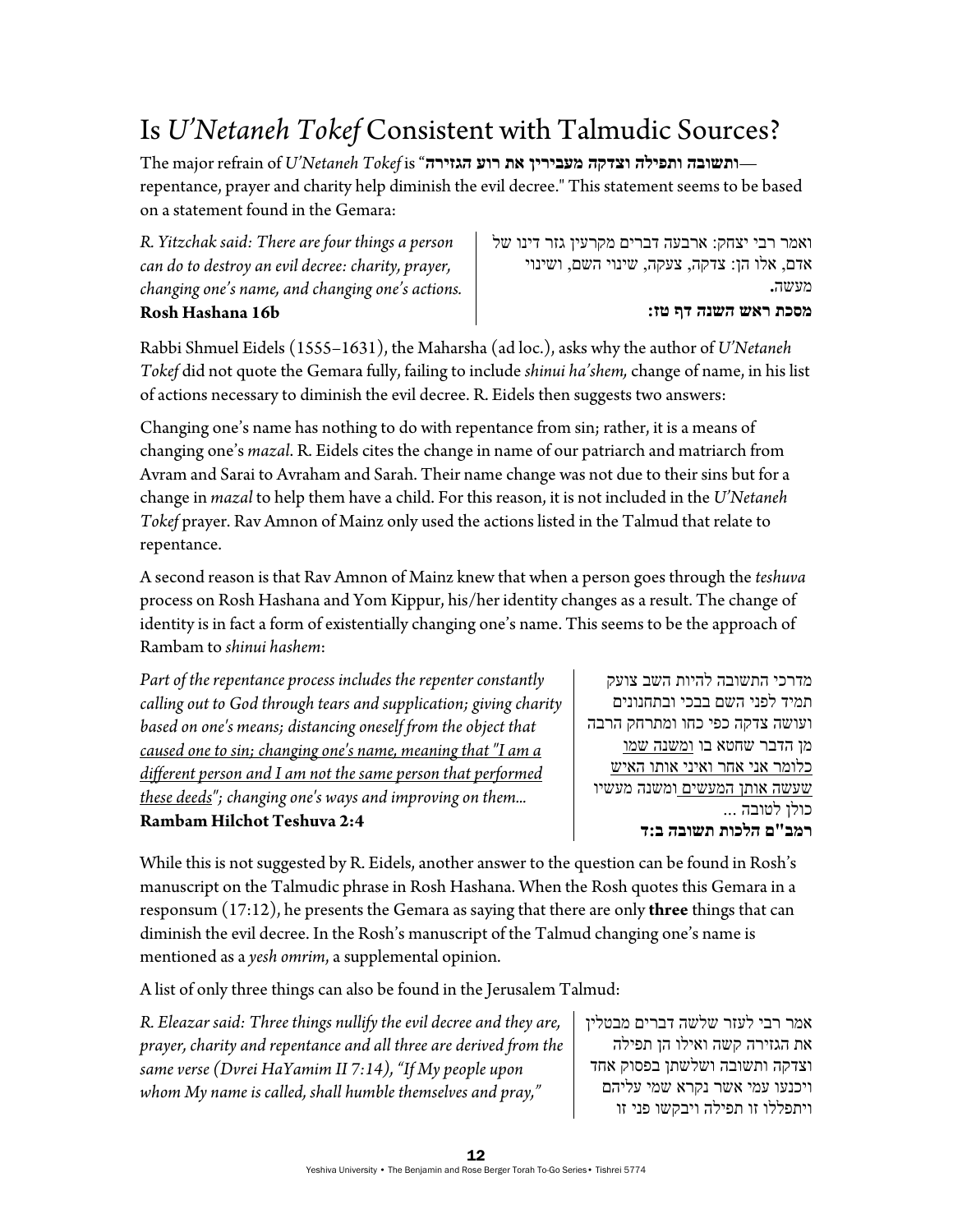*this refers to prayer, "and seek My face," this refers to charity … "and return from the their evil ways," this refers to repentance.*  **Talmud Yerushalmi, Taanit 2**

צדקה ... וישובו מדרכיהם הרעים זו תשובה. **תלמוד ירושלמי, תענית פרק ב'**

Like the Jerusalem Talmud, the Midrash Rabbah, *Bereishit Rabbah* no. 44, has the same list of actions—"*tefillah, tzedakah*, and *teshuva*" —that are responsible for changing one's destiny.

Publishers of machzorim were puzzled that Rav Amnon of Mainz, in writing *U'Netaneh Tokef*, failed to preserve the order of this prescription of change found in the Talmudic sources. He presents the order as "*teshuva*, *tefillah*, and *tzedakah,*" even when the sources list it differently. Some older machzorim actually changed *U'Netaneh Tokef* and list the recipe for diminishing the evil decree in the order found in the Yerushalmi and *Bereishit Rabbah*—*tefillah*, *tzedakah, and teshuva*. In a machzor published in Prague in 1522, a letter of the *aleph bet* is written above each of the three words. An *aleph* is written above *tefillah*, a *bet* above *tzedakah*, and a *gimmel* above *teshuva.* This machzor notes that the order listed by Rav Amnon of Mainz is incorrect and should instead be "*u'tefillah, u'tzedakah, u'teshuva*," based on Talmudic sources. A machzor from Solinica in 1522 writes in the margin that the order should be changed to follow the Talmudic source:

# ויויכו יות ייינם ועל כו יש לטים ותל ז וינריזה כן פניינוזינו כפסייזופיו נכר

A manuscript of the machzor (Oxford, N1206) shows the prayer rewritten in the order found in the Jerusalem Talmud:

# וה וינריזה ותשונה ישיר

The Maharil, a 14<sup>th</sup> century spiritual leader of Ashkenzaic Jewry whose customs and decisions serve as a guiding force of halakhic ritual practice until this day, states in his *Hilchot Yom Kippur* that one should not change the text of the machzor. Consistent with this view, he writes in *Seder Musaf Shel Rosh Hashanah* that the proper order is *teshuva*, *tefillah*, and *tzedakah*.

It is for this reason that three words were added to the machzor above *teshuva*, *tefillah*, and *tzedakah*: "*Kol*" over *tefillah*, "*mamon*" over *tzedakah*, and "*tzom*" over *teshuva.* The numerical values of *kol, mamon,* and *tzom* are all equivalent, 136, and with this, it is implied that these three components of repentance are equally important and therefore one need not change around the order, but rather follow the protocol established by Rav Amnon of Mainz. As R. Moshe Mat, *Mateh Moshe* no. 818, elaborates, the mental mindset of *teshuvah* must precede prayer. Praying is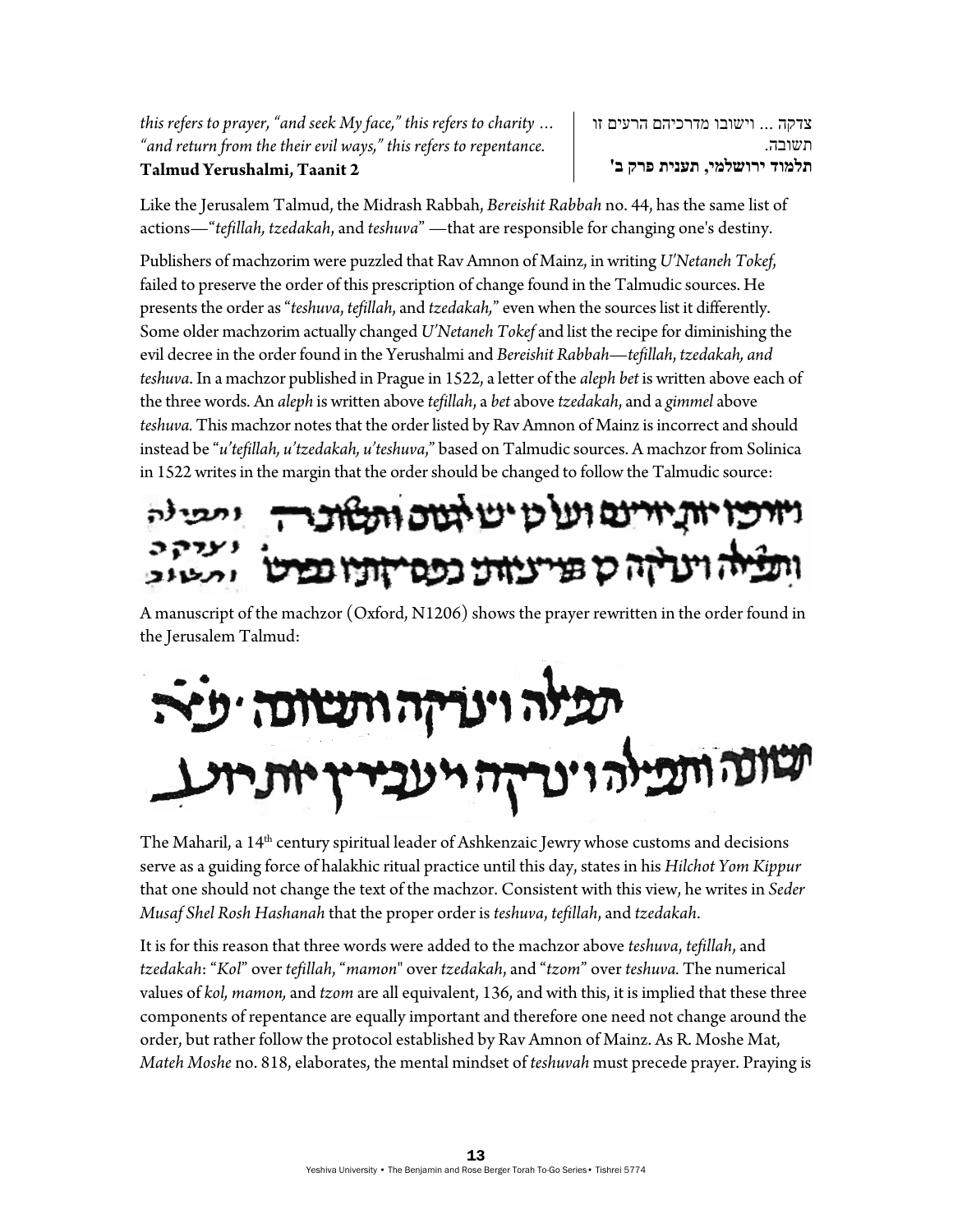a way of acknowledging the sinful behavior and distance created by sin in the relationship with God. The act of recognition and prayer is then followed by the need for action, *tzedakah*.

## The Cairo Genizah Manuscript

A manuscript was found in the Cairo Genizah<sup>2</sup> that raises questions about the entire historical premise of *U'Netaneh Tokef*.

This manuscript is the text of *U'Netaneh Tokef*, **and was clearly written before the 11th century C.E**. Rav Amnon of Mainz could not have written *U'Netaneh Tokef*! This problem was publicized by many including Professor Daniel Goldschmidt (1895– 1972), an expert on Jewish liturgy, in his *Machzor L'Yamim Noraim* pg. 42. Since the publication of Professor Goldschmidt's machzor, new manuscripts were discovered and it appears that *U'Netaneh Tokef*  was written by a composer by the name of Yannai,<sup>3</sup> who according to some was the teacher of R. Eleazer



HaKalir and lived in Israel sometime between the  $4<sup>th</sup>$  and  $7<sup>th</sup>$  centuries. One critical question remains: If R. Ephraim of Bonn was an expert in the liturgy of Yannai, why would he attribute Yannai's *U'Netaneh Tokef* to R. Amnon?

*U'Netaneh Tokef* was placed in our Rosh Hashana prayers as part of the introduction to *Kedusha*. The piyut (prayer) that introduces *Kedusha* contained four sections. Prior to the First Crusade, a *piyut* of Rabbi Eleazer HaKalir was recited. The last section of the introduction, known as the *siluk*, narrates a conversation between the angels and God. The angels approach God and ask, "Why do the Jewish people continue to be in Your good grace? They don't treat You properly or listen to Your words. You should not forgive them!" Hashem defends us and the angels continue, "Why do You defend the Jewish people? They don't listen to You and are sinners." Once again Hashem responds and settles the questions. The angels then praise Hashem with the "*Kadosh, kadosh, kadosh…*" 4 Sometime after the First Crusade, this *siluk* was removed and replaced with Yannai's *U'Netaneh Tokef;* for how could the Rhineland communities tolerate such an introduction to *Kedusha*? They witnessed unprecedented acts of martyrdom within the Jewish Community, acts of resistance against forced baptism by the Catholic Church, which included the taking of their own lives and the lives of their family. It did not seem appropriate to introduce *Kedusha* with a critique of the Jewish people by the angels when Jews were sacrificing their lives and the lives of their families in order to observe the Torah. The ideals found in

 $\overline{a}$ 

 $^2$  The Cairo Genizah is a collection of manuscripts found in the Ben Ezra Synagogue in Cairo. The manuscripts were written between the 9<sup>th</sup> century and 19<sup>th</sup> century and their time of writing is identified based on the type of paper they were written on and the language and style of the text.

<sup>3</sup> Ya'akov S. Spiegel *Birur B'Divrei HaPaytan 'U'Teshuva U'Tefillah U'Tzedakah Ma'avirin et Ro'a HaGezeirah' V'al Kefifut HaPaytanim LeHalacha*, *Netuim* Vol. VII (2002): 23-42. 4

See Yosef Yahalom, *Piyut U'Metziut B'Shilhi HaZeman He'Atik* (1989), pp. 241-243.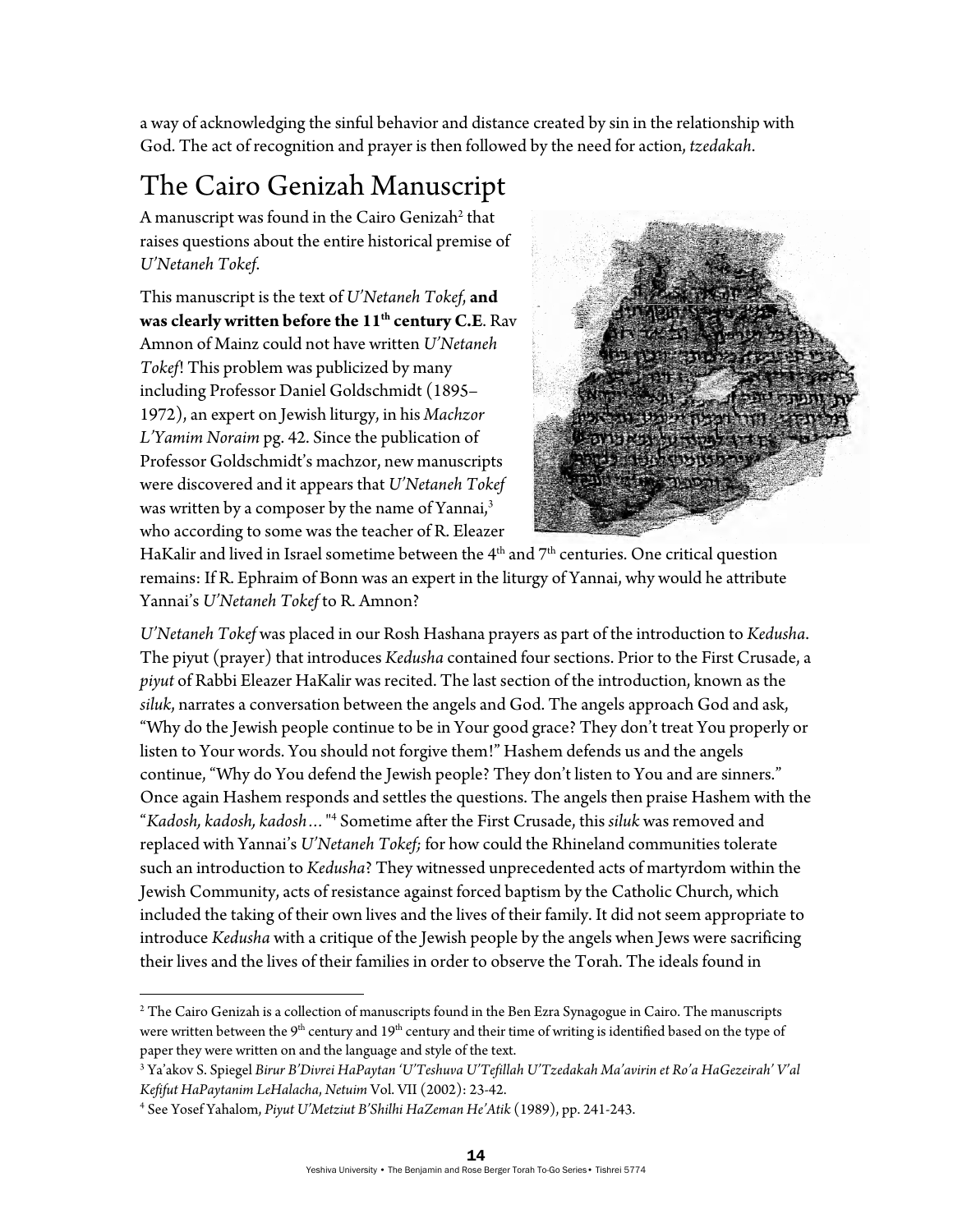Yannai's *U'Netaneh Tokef* seem much more apropos to the circumstances of the Rhineland community and this is why it replaced the original *siluk*.

This new historical context resolves the difficulty that arose regarding the language of *U'Netaneh Tokef*. Depending when Yannai lived, it is possible that his compositions are prior to the final redaction of the Talmud, which means there was no completed Talmudic text that Yannai was bound to. This explains why he did not include *shinui hashem* as one of the action items that one can use to help diminish difficult decrees. Additionally, even if he lived after the redaction of the Talmud, the compositions of *paytanim* from his era were generally based on the Talmud Yerushalmi, not the Talmud Bavli. If the actual prayer was composed in the  $11<sup>th</sup>$  or  $12<sup>th</sup>$  century, we would expect the composer to follow the Talmud Bavli and include all four activities in his formula to annul difficult Divine decrees. However, if Yannai was the composer, the listing of only three is consistent with the Talmud Yerushalmi's formulation. Furthermore, we can explain the deviation in order. The Talmud Yerushalmi's order is based on a verse in Chronicles that views atonement process from God's perspective.<sup>5</sup> However, if one looks at atonement from the perspective of the order of actions a person should take to improve and nullify the evil decree, repentance must come first, followed by prayer and then charity.

## *U'Netaneh Tokef* and its Relevance to the Crusades

*U'NetanehTokef* is relevant to the period of the Crusades.

Maimonides summarizes the laws of martyrdom in the fifth chapter of the Laws of Fundamental Principles of the Torah (*Hilchot Yesodei HaTorah*):

*When an idol worshipper forces a Jew to violate one of the commandments of the Torah or face death, one should violate the commandment and not allow oneself to be killed because it states [in the Torah (Leviticus 18:5)] regarding commandments "So that one should fulfill them and live by them," they should live by them and not die by them. If one chooses death over violating the commandment, they are responsible for their own death. When is this true? Regarding all commandments except for idol worship, incest and murder. Regarding these three commandments, if one is told to violate them or die, one should choose death.* 

#### **Rambam, Hilchot Yesodei HaTorah 5:1-2**

 $\overline{a}$ 

כל בית ישראל מצווין על קדוש השם הגדול הזה שנאמר ונקדשתי בתוך בני ישראל, ומוזהרין שלא לחללו שנאמר ולא תחללו את שם קדשי, כיצד כשיעמוד עובד כוכבים ויאנוס את ישראל לעבור על אחת מכל מצות האמורות בתורה או יהרגנו יעבור ואל יהרג שנאמר במצות אשר יעשה אותם האדם וחי בהם, וחי בהם ולא שימות בהם, ואם מת ולא עבר הרי זה מתחייב בנפשו. במה דברים אמורים בשאר מצות חוץ מעבודת כוכבים וגלוי עריות ושפיכת דמים, אבל שלש עבירות אלו אם יאמר לו עבור על אחת מהן או תהרג, יהרג ואל יעבור **רמב"ם הלכות יסודי התורה ה:א-ב** 

The Rambam introduces the ideals of martyrdom with the obligation of every Jew to preserve his life. Yet there are exceptions, situations where one must give up one's life to observe certain mitzvot, and one who does so fulfills the mitzvah of *Kiddush Hashem*, of sanctifying God's name.

<sup>&</sup>lt;sup>5</sup> See R. Avraham ben Uziel (13<sup>th</sup> century), *Arugat HaBosem* Vol. II pg. 119 who writes that the verse presents the order based on effectiveness of receiving atonement. Prayer is least effective, charity is more effective and repentance is most effective.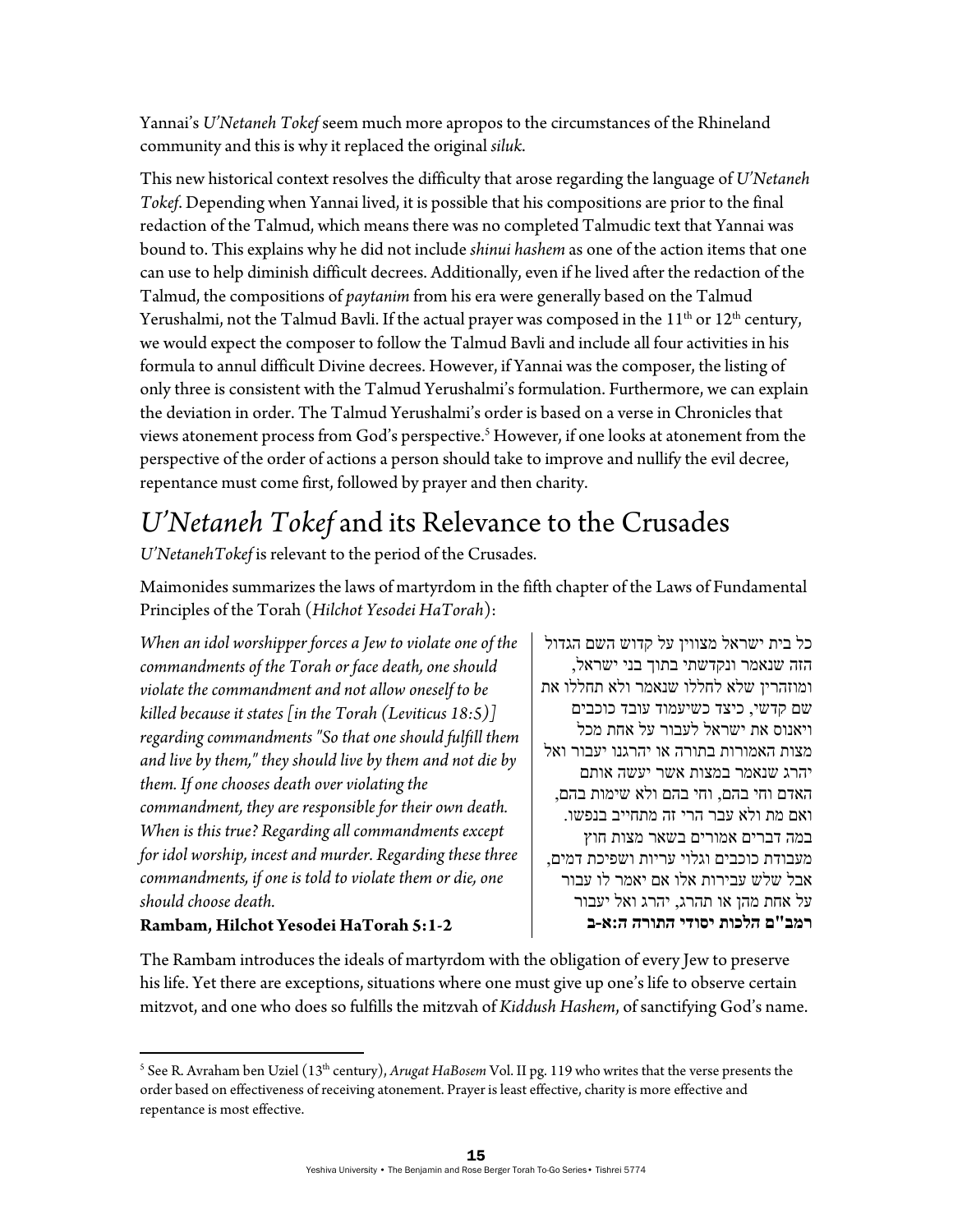During the Crusades, these situations were not only relevant to the Jewish people, but also they were the site of the most complex questions of martyrdom: the taking of the life of others members of his/her immediate family. Some of the Tosafists reflect upon these experiences:

*Rabbeinu Tam ruled that when there is a concern that someone will be forced by non-Jews to violate one's religion through torture that one cannot withstand, then there is a mitzvah to harm oneself, as we find in Gittin (57b) regarding the children who threw themselves into the sea.* 

#### **Tosafot, Avodah Zarah 18a**

One of the Tosafists, Rabbeinu Elchanan (12<sup>th</sup> century, Dampierre, France), in his commentary to *Avodah Zarah* 18a, grapples with this question and concludes: "היא ומצוה דשרי הוא סברא—it is logical that it is permissible (to kill oneself and one's family) and it is a mitzvah to do so." The Tosafists introduce us to the challenging question of proactively killing oneself and one's family to avoid torture and forced baptism by the Christians during the Crusades. The Ritvah (1250- 1330, Seville, Spain) echoes this concept and discusses the permissibility of proactively killing one's children to prevent them from being taken away and forcibly converted:

*This is the source for those who slaughter young children during times of persecution to prevent them from being forcibly converted. This is what I have found in the writings of the Tosafists and these are concepts that require great Talmudic analysis, but the great rabbi (Rabbeinu Tam) already ruled [leniently] on the matter and I heard that the great sages of France permitted this as a matter of practical law.* 

ומכאן לומדין לשחוט הנערים בגזירות מפני העברת הדת, ע"כ מצאתי בגליוני התוספות, והם דברים שצריכין תלמוד ועיון גדול, אלא שכבר הורה זקן, ושמענו בשם גדולי צרפת שהתירו כן הלכה למעשה.

**ריטב"א, עבודה זרה יח.** 

#### **Ritvah, Avodah Zarah 18a**

With this in mind, it is reasonable to suggest that *U'Netaneh Tokef* is a pre-Crusade text that was inserted into our Rosh Hashana prayers during the time of the Crusades. Many people were facing the challenge of being killed by Crusaders or committing suicide to avoid forced baptism. *U'Netaneh Tokef*, with its words "Who will live? Who will die?," and its mention of horrific death scenarios, is consistent with the struggles facing the Jews living in the Rhineland at this time. *U'Netaneh Tokef* was chosen as part of the introduction to *Kedusha* in place of Rabbi Eleazar HaKalir's introduction because of its thematic relevance to that time period. This *tefillah* resonated with the challenges of the Rhineland Jewish communities of Mainz, Speyer, and Worms.

Nevertheless, the question that needs to be asked is: Why is *U'Netaneh Tokeh* proactively attributed to Rav Amnon of Mainz?

There are times when the authors of a prayer are not those who originally composed the text but those who did something more important—lived the message of the text. An example includes a statement by the Tanna Shmuel haKatan. Shmuel haKatan is quoted (*Avot* 4:19) as having said, "in the downfall of your enemy, do not rejoice." However, this saying is found in a verse in Mishlei (24:17) that was written by King Solomon. Why is it attributed to Shmuel haKatan? It is

יעבירום עובדי כוכבים לעבירה כגון ע"י יסורין שלא יוכל לעמוד בהם אז הוא מצוה לחבל בעצמו כי ההיא דגיטין (דף נז:) גבי ילדים שנשבו לקלון שהטילו עצמם לים (וע"ע תוס' גיטין דף נז: ד"ה קפצו). **תוספות מסכת עבודה זרה דף יח.**

ואל יחבל עצמו - אור"ת דהיכא שיראים פן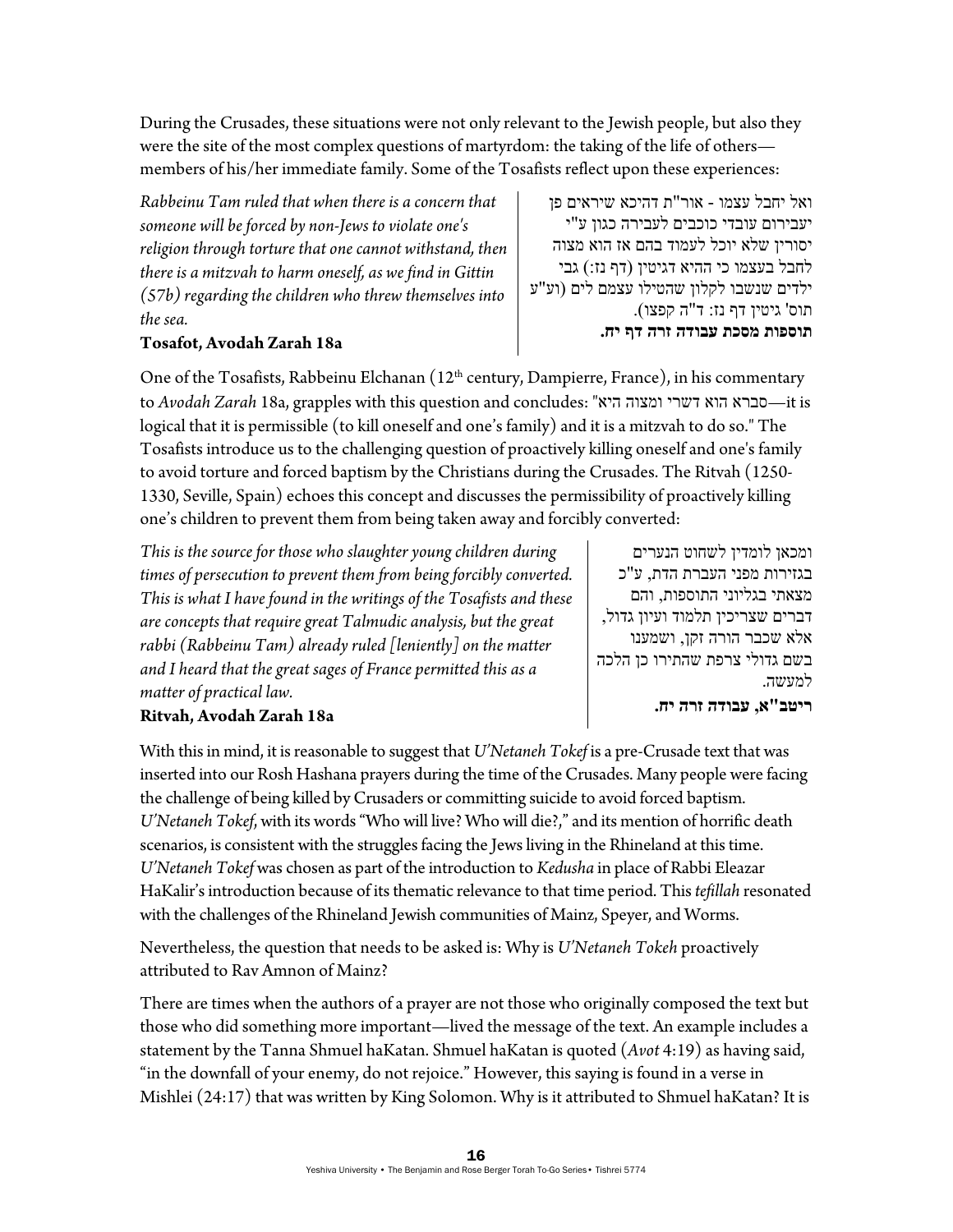because several times in Talmud we see that Shmuel haKatan exemplified this concept in his own life:

*Our rabbis taught: Shimon HaPakuli arranged the order of the 18 blessings [of the weekday Amidah] before Rabban Gamliel in Yavneh. Rabban Galmiel said to the rabbis: Is there someone who knows how to institute the blessing against apostates? Shmuel haKatan stood up and instituted it.*  **Berachot 28b** 

*An incident occurred involving Rabban Gamliel who said: Bring seven people to the attic first thing in the morning. When he arrived, he found eight. He said: Whoever came without permission should leave. Shmuel haKatan stood up and said: I came without permission, and didn't come to be involved in the leap year but to learn the law … In reality, it wasn't Shmuel haKatan who [was not invited] but rather someone else and [Shmuel haKatan] did this to protect the other from embarrassment.* 

#### **Sanhedrin 11a**

*Another time, they were reclining in an attic in Yavneh and a heavenly voice stated: One of you is worthy of receiving the Divine presence but the generation is not worthy. They all assumed that [the voice] was referring to Shmuel haKatan. When he died, they eulogized him: He was humble, he was pious, a student of Hillel.*  **Sotah 48b**

תנו רבנן: שמעון הפקולי הסדיר שמונה עשרה ברכות לפני רבן גמליאל על הסדר ביבנה. אמר להם רבן גמליאל לחכמים: כלום יש אדם שיודע לתקן ברכת המינים? עמד שמואל הקטן ותקנה. **ברכות כח:**

> מעשה ברבן גמליאל שאמר: השכימו לי שבעה לעלייה, השכים ומצא שמונה. אמר: מי הוא שעלה שלא ברשות? ירד! עמד שמואל הקטן ואמר: אני הוא שעליתי שלא ברשות, ולא לעבר השנה עליתי, אלא ללמוד הלכה למעשה הוצרכתי ... ולא שמואל הקטן הוה, אלא איניש אחרינא, ומחמת כיסופא הוא דעבד. **סנהדרין יא.**

ושוב פעם אחרת היו מסובין בעלייה ביבנה, נתנה להן בת קול מן השמים ואמרה להן: יש בכם אדם א' שראוי שתשרה שכינה עליו, אלא שאין דורו זכאין לכך, נתנו עיניהם בשמואל הקטן, וכשמת, הספידוהו: הי עניו, הי חסיד, תלמידו של הלל. **סוטה מח:** 

Only Shmuel haKatan, the humble individual who put the needs of others before his own, was worthy of instituting the prayer against the apostates. The prayer could not be instituted by someone who would enjoy watching the downfall of their enemies. It was instituted by Shmuel haKatan, who lived by the words "in the downfall of your enemy, do not rejoice." Shmuel haKatan may not have written the adage that focuses on modesty in the face of a defeated enemy, but he lived it, and that makes him the author of the text!

Perhaps Rav Amnon represents the community of Mainz. His name comes from the word *emunah*, faith. He represented the acts of faith performed by the members of the community of Mainz, Speyer, and Worms. People of *emunah* scribed the message of *U'Netaneh Tokef* through the lives they led. Whether R. Amnon was a single individual or a composite of many individuals who sacrificed their lives, it is he or them who wrote the prayer through their actions.

Perhaps that is what the *Ohr Zaruah* is relating when he sources the story of *U'Netaneh Tokef*. He uses the following language*:* 

that R. Amnon of Mainz **instituted** *U'Netaneh Tokef*. תוקף ונתנה **יסד** ממגנצא אמנון' שר